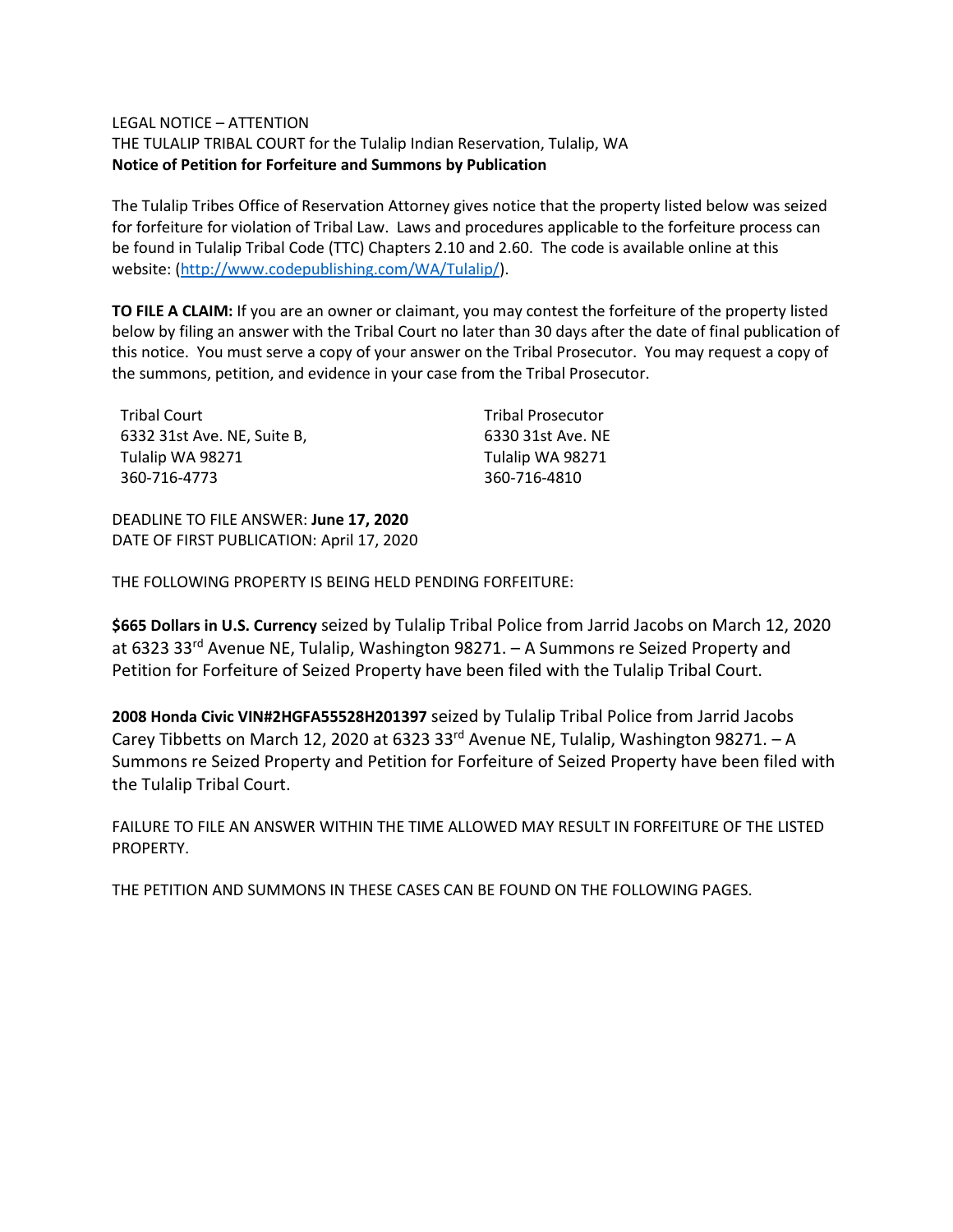2 3 4 5 6 7 8 9 10 11 12 13 14 15 16 17 18 19 20 21 22 23 24 25 **IN THE TULALIP TRIBAL COURT FOR THE TULALIP INDIAN RESERVATION TULALIP, WASHINGTON** IN REM THE FORFEITURE OF: 2008 HONDA CIVIC VIN #2HGFA55528H201397 NO. TUL-CV-FO-2020- **SUMMONS RE SEIZED PROPERTY** TPD Incident No. 20-0710 Primary Officer K. Hamilton **(Clerk's Action Required)** TO: Jarrid Jacobs Carey Tibbetts<br>3529 158<sup>th</sup> Street SW, Unit A 3529 158<sup>th</sup> Street SW, Unit A 3529 158<sup>th</sup> Street SW, Unit A 3529 158<sup>th</sup> Street SW, U<br>
Lynnwood, WA 98036 Lynnwood, WA 98036 Lynnwood, WA 98036 Lynnwood, WA 98036 YOU ARE HEREBY NOTIFIED that the Tulalip Tribes, Plaintiff, by and through its prosecuting authority, has filed a petition with the Court that seeks to have forfeited, to the benefit of the Tribes, certain property that you allegedly own, claim, or have an interest. Pursuant to Chapter 2.60.070§(4)(a), of the Tulalip Tribes Code of Law, you have thirty (30) days after you have been served the petition and this summons to file with the Court a response to the allegations described in the petition. No extension of the time for filing the response may be granted. Failure to respond within 30 days may bar you from presenting evidence at any later evidentiary hearing regarding the seized property. Further, if no response is filed within 30 days after service of the petition and summons, the Court, upon motion of the Tribes, shall order the property forfeited to the Tribes. Chapter 2.60.070§(4)(b) governs responses to forfeiture petitions. The Clerk's Office does not provide legal advice. It is your responsibility to familiarize yourself with the applicable tribal law—which is available from the Clerk's Office and on-line at: http://www.codepublishing.com/WA/Tulalip/

26

1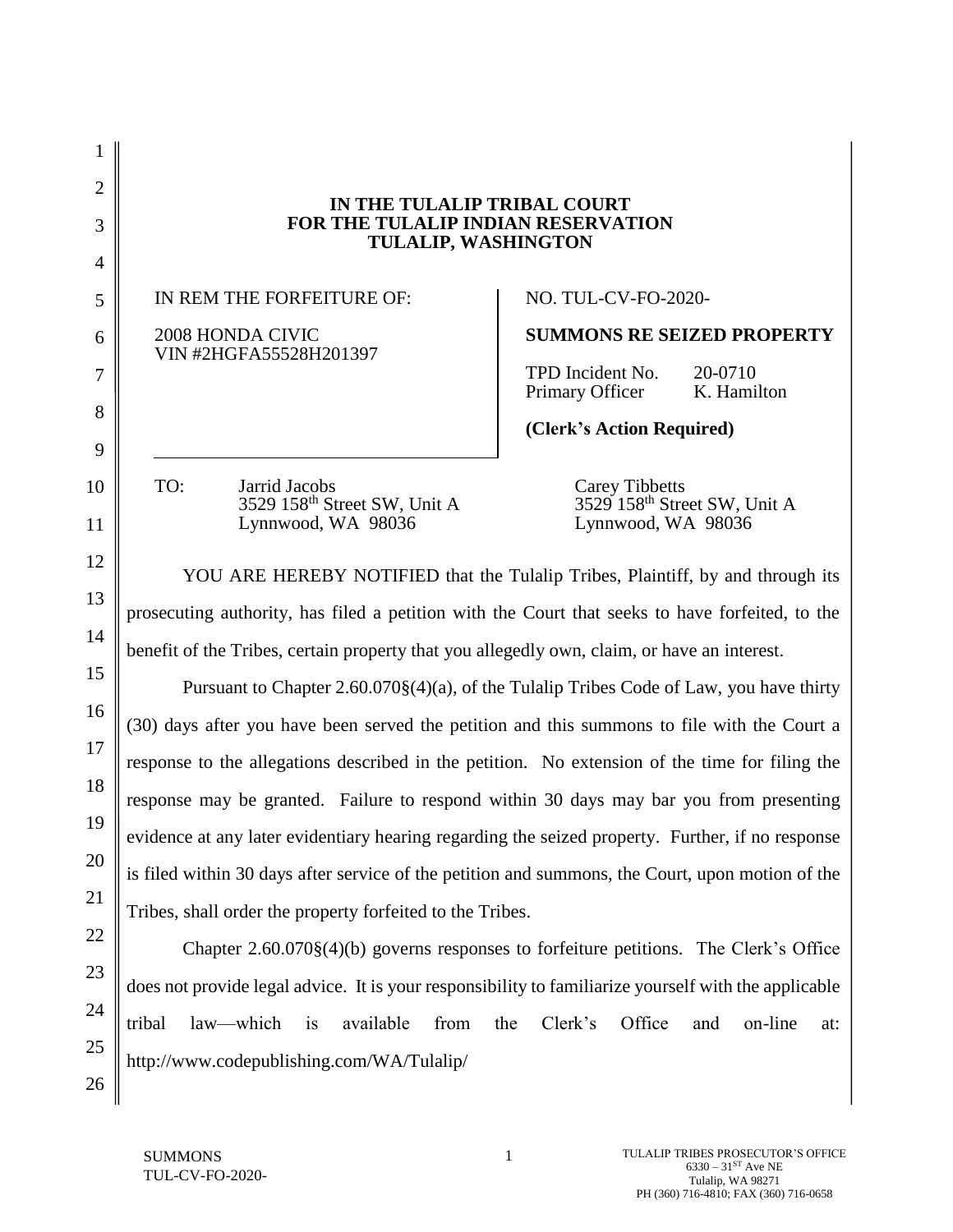| $\mathbf{1}$     | Your response must be mailed to, or personally filed with, the Clerk's Office at 6332-  |
|------------------|-----------------------------------------------------------------------------------------|
| $\overline{2}$   | 31 <sup>st</sup> Ave NE, Suite B, Tulalip WA 98271.                                     |
| $\mathfrak{Z}$   | Questions regarding the petition should be addressed to the Tulalip Tribes Prosecutor's |
| $\overline{4}$   | Office at 360-716-4810, not to the Clerk's Office.                                      |
| $\sqrt{5}$       |                                                                                         |
| $\boldsymbol{6}$ | DATED this _____ day of April, 2020.                                                    |
| $\tau$           |                                                                                         |
| $8\,$            | <b>CLERK OF THE COURT</b>                                                               |
| 9                |                                                                                         |
| $10\,$           |                                                                                         |
| 11               |                                                                                         |
| 12               |                                                                                         |
| 13               |                                                                                         |
| 14               |                                                                                         |
| 15               |                                                                                         |
| 16               |                                                                                         |
| $17\,$           |                                                                                         |
| $18\,$           |                                                                                         |
| 19               |                                                                                         |
| 20               |                                                                                         |
| 21               |                                                                                         |
| 22               |                                                                                         |
| 23               |                                                                                         |
| 24               |                                                                                         |
| 25               |                                                                                         |
| 26               |                                                                                         |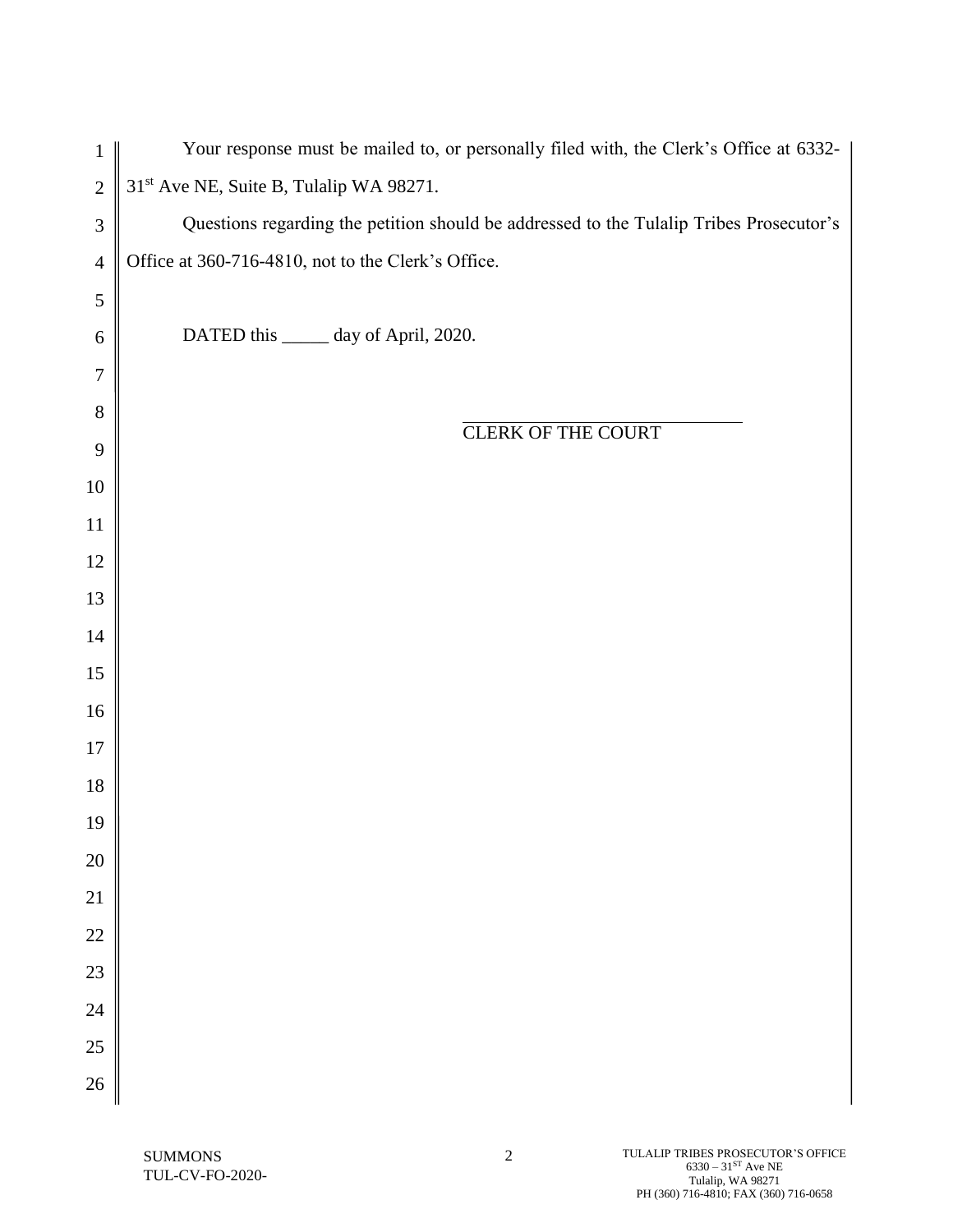### **IN THE TULALIP TRIBAL COURT FOR THE TULALIP INDIAN RESERVATION TULALIP, WASHINGTON**

IN REM THE FORFEITURE OF: 2008 HONDA CIVIC VIN #2HGFA55528H201397

# NO. TUL-CV-FO-2020-

# **PETITION FOR FORFEITURE OF SEIZED PROPERTY**

TPD Incident No. 20-0710 Primary Officer K. Hamilton

COMES NOW the Tulalip Tribes, Plaintiff, by and through its prosecuting authority, to petition the Court to institute proceedings for the forfeiture of the property described in section I, below. The Court has subject matter jurisdiction over these proceedings, and this Petition is made pursuant to, Chapter 2.60 of the Tulalip Tribes Code of Law.

## **I. SUBJECT PROPERTY**

As described in detail in Tulalip Police Incident Report #20-0710, which is on file with the Tulalip Tribal Court under this cause number, on or about the  $12<sup>th</sup>$  day of March, 2020, Tulalip Tribal Police (TPD) seized a 2008 Honda Civic VIN #2HGFA55528H201397 from Jarrid Jacobs (driver) Carey Tibbetts (registered owner) in the vicinity of 6323 33rd Avenue NE, Tulalip, Washington in connection with narcotics trafficking on the Tulalip Reservation.

## **II. AUTHORITY**

Because the Subject Vehicle was used or was intended to be used to facilitate the transportation, sale, receipt, possession, or concealment of a controlled substance, listed chemical, or proceeds from the sale of a controlled substance in violation of Tulalip Law, it is subject to forfeiture pursuant to Tulalip Tribal Code 2.60.020§(5).

1

2

3